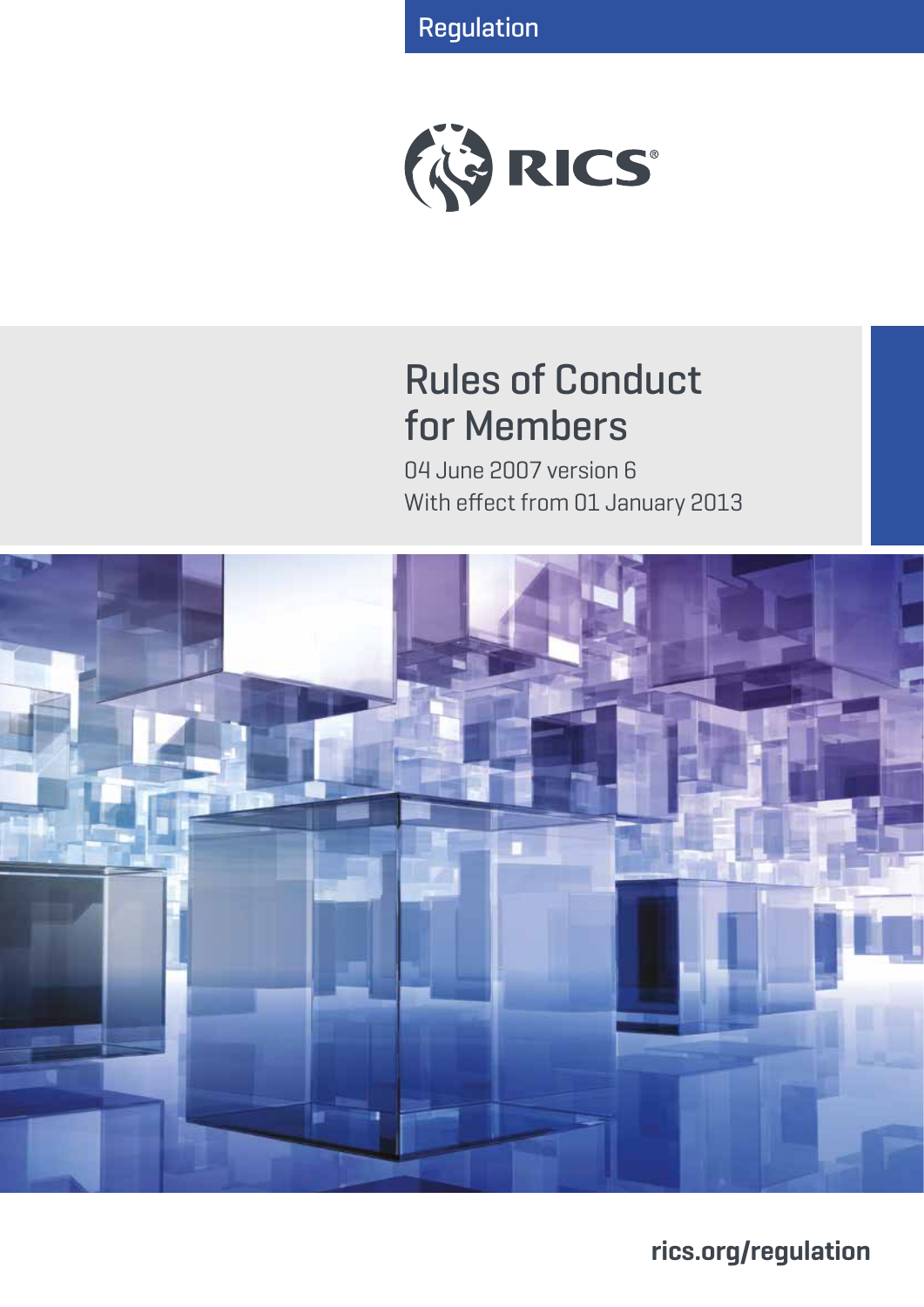

# Introduction

The Rules of Conduct for Members apply to all members worldwide. They cover those matters for which individual members are responsible and accountable in their professional lives. The rules focus on our regulatory goals and adopt the five principles of better regulation:

- Proportionality
- Accountability
- Consistency
- Targeting
- Transparency

For members requiring further guidance, we have prepared a series of help sheets on different aspects of the rules. These can be found at **www.rics.org/regulation**.

These Rules provide a strong foundation for RICS and its members, helping to protect the public and uphold the reputation of the profession.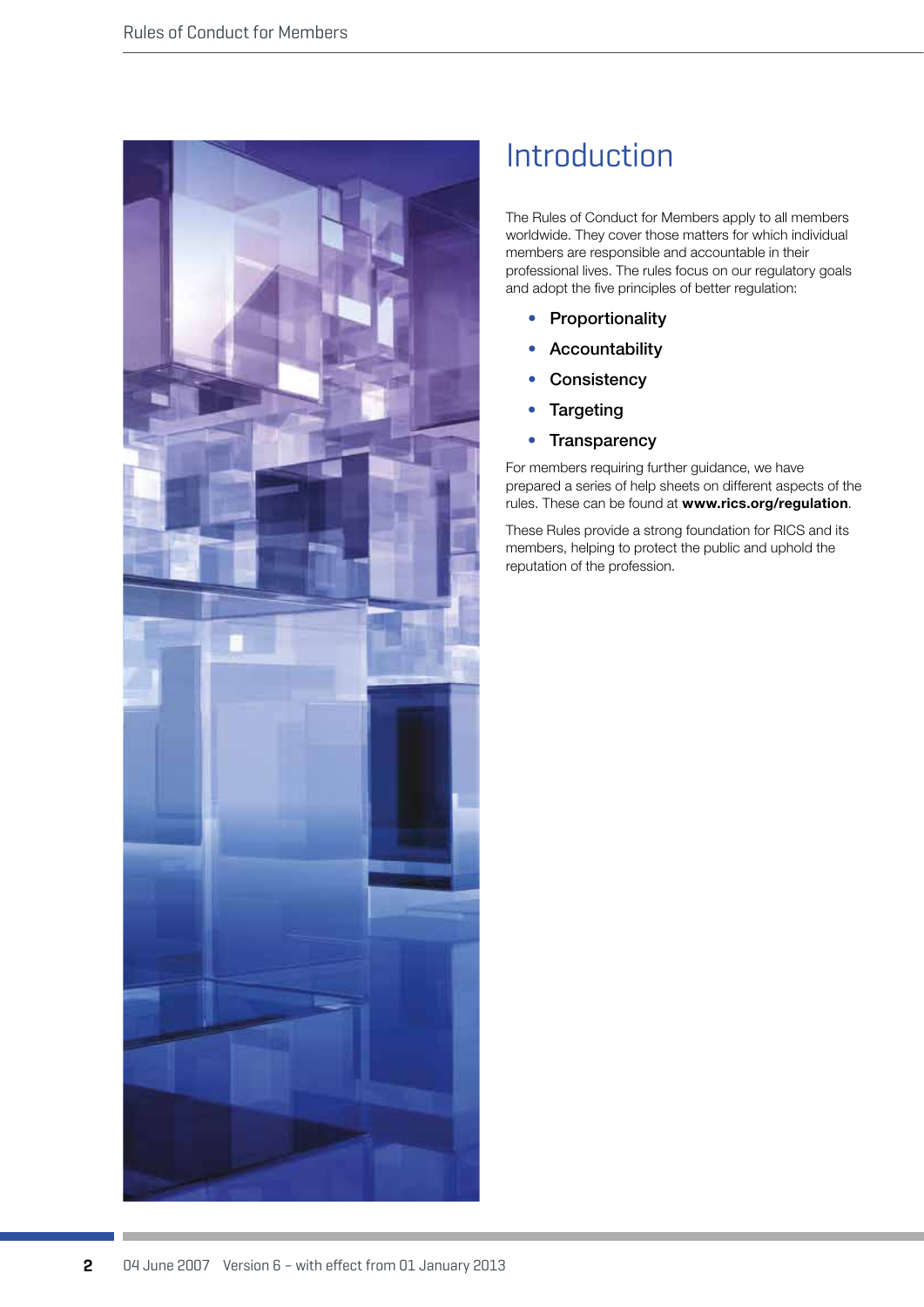These Rules of Conduct for Members of RICS are made by the Regulatory Board of the Royal Institution of Chartered Surveyors (RICS) under Article 18 of the Supplemental Charter 1973 and Bye-Law 5 of RICS Bye-Laws. Version 6 of these Rules shall apply from 01 January 2013.

### **Scope**

These Rules set out the standards of professional conduct and practice expected of Members of RICS. These Rules do not repeat obligations placed on Members by the general law, for example in the areas of discrimination and employment.

Not every shortcoming on the part of a Member, nor failure to comply with these Rules, will necessarily give rise to disciplinary proceedings. However, a failure to follow any guidance associated with the Rules is a factor that will be considered should it be necessary to examine the behaviour of a Member. In such circumstances a Member may be asked to justify the steps they took and this may be taken into account. A Member should be guided as much by the spirit of the Rules as by the express terms.

# Part I General Interpretation

**1.** In these Rules, unless the context otherwise requires, 'Member' means a Chartered Member, non-Chartered Member, Honorary Member or a member of the attached classes.

### **Communication**

- **2.** RICS will communicate with Members by any of the following:
	- **a.** post
	- **b.** fax
	- **c.** e-mail
	- **d.** telephone
	- **e.** in person

# Part II Personal and Professional Standards

# **Ethical behaviour**

**3.** Members shall at all times act with integrity and avoid conflicts of interest and avoid any actions or situations that are inconsistent with their professional obligations.

### **Competence**

**4.** Members shall carry out their professional work with due skill, care and diligence and with proper regard for the technical standards expected of them.

# **Service**

**5.** Members shall carry out their professional work in a timely manner and with proper regard for standards of service and customer care expected of them.

# **Continuing Professional Development (CPD)**

**6.** Members shall comply with RICS' requirements in respect of continuing professional development.

# **Solvency**

**7.** Members shall ensure that their personal and professional finances are managed appropriately.

# **Information to RICS**

**8.** Members shall submit in a timely manner such information, and in such form, as the Regulatory Board may reasonably require.

# **Co-operation**

**9.** Members shall co-operate fully with RICS staff and any person appointed by the Regulatory Board.